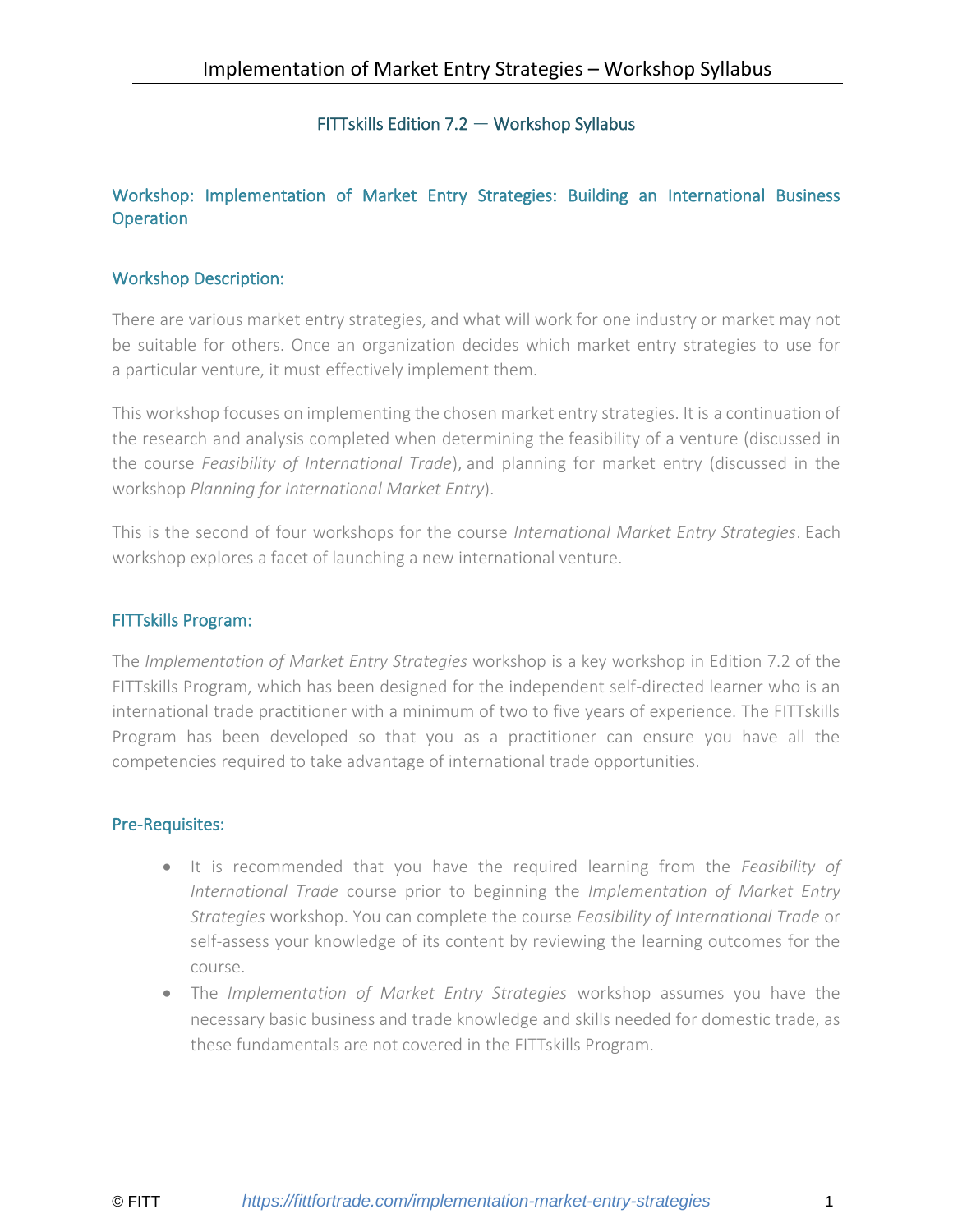## Workshop Learning Outcomes:

Upon successful completion of this workshop, you will be able to:

- 1. Determine the best approach to implement a market entry strategy, analyzing the value of potential forms of each strategy.
- 2. Implement a direct exporting strategy, whether exporting directly to foreign consumers/businesses or using intermediaries, such as agents.
- 3. Implement an indirect exporting strategy by finding and choosing an appropriate domestic intermediary, such as a trading house or confirming house.
- 4. Manage direct and indirect exporting through positive working relationships using a good financial model.
- 5. Create a franchise/licence concept and model, develop legal agreements and provide franchisee/licensee package.
- 6. Monitor and manage franchisee/licensee relationships to ensure compliance and maintain a positive working relationship.
- 7. Negotiate contracts and partnering agreements for all modes of market entry while ensuring cultural sensitivity.
- 8. Establish and manage foreign direct investments (FDIs) in the target market.
- 9. Monitor international partner performance on a regular basis, including managing ongoing relationships and developing strategies for resolving possible conflicts.

# Schedule:

You can begin any time. Learners must complete the workshop within one month of registration.

# Workshop Format:

You have one month to work through the self-led workshop and complete the final assessment at your own pace. You'll receive your topic-specific textbook in eBook format. At the end of your learning, you can write the summative exam for the workshop.

Registration in this workshop provides you with access to additional learning resources, such as guiding notes, case studies, sample exam questions and the answers to the exercises in the textbook. These additional resources provide you with an opportunity to apply your learning and verify your progress. Although access to these resources are provided, the only requirement to complete the workshop is successfully passing the exam.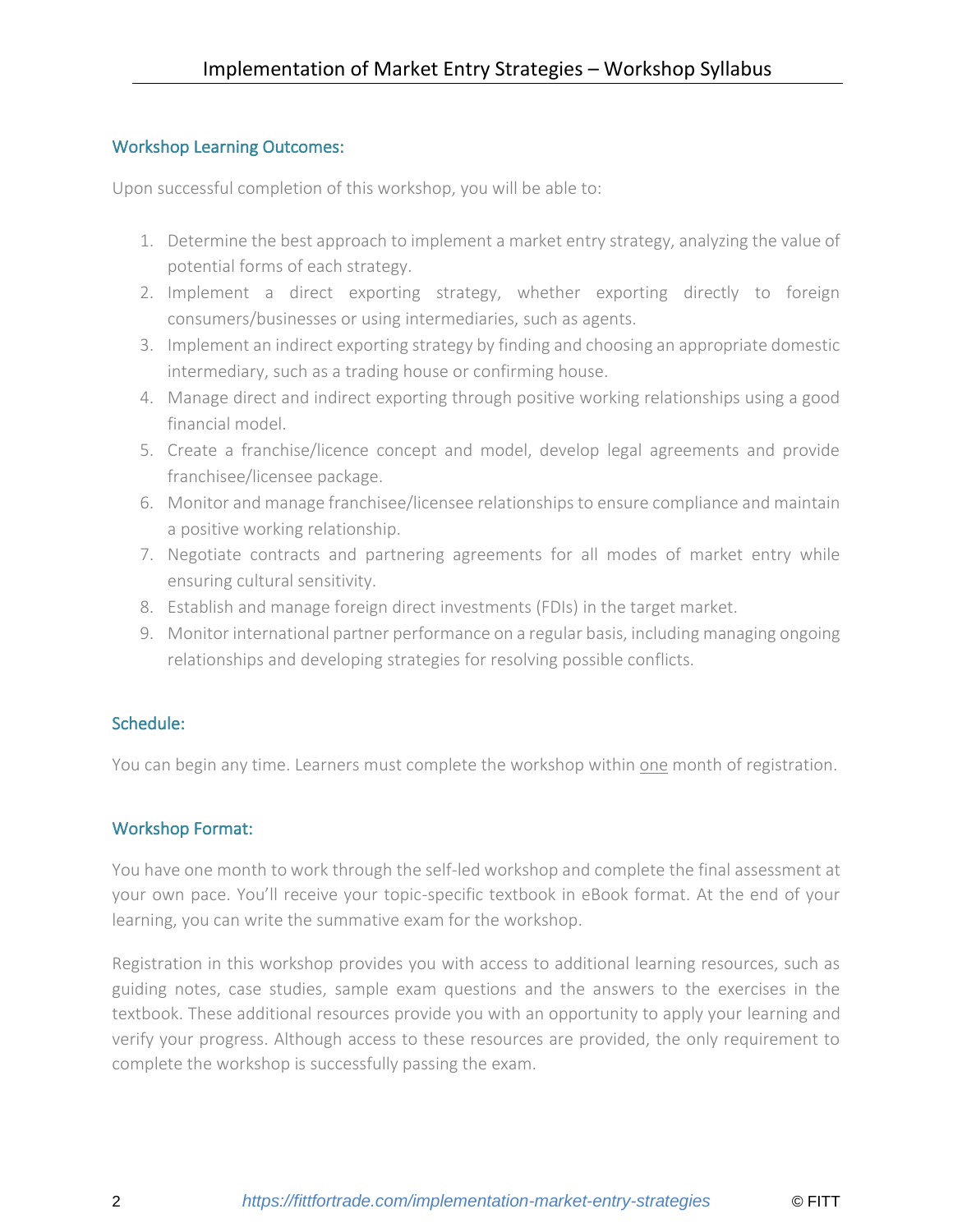## Learning resources:

The workshop includes extensive content about international market entry strategies as an integral part of international trade. It also offers:

- An initial checklist for you to 'Reflect on Your Experience' to help you decide which sections you need to spend most time on, and where you may have previous learning
- Case examples that demonstrate innovative and good business practices, global examples and lessons from the field
- Many sample documents to illustrate requirements and good practice within the global value chain
- Sections that help you to consolidate and apply your learning at the end of each unit
- Opportunities for extended learning at the end of each unit to broaden the scope of your application, and to help you relate the learning to specific situations
- A list of 'Recommended Resources' for additional reading and learning on the topics

## Assignments & Formative Assessments:

In addition to the sections in each unit to help you apply your learning and to extend your learning to various situations, there is a Final Check at the end of the module. This multiple-choice quiz for the workshop provides sample questions and answers for you to prepare for the summative exam. These questions have also been provided as an interactive quiz on the learning platform.

## Summative/Final Assessment:

Once you are ready, you can write the workshop evaluation. This is a standardized open-book exam consisting of 15 multiple choice questions. Learners must complete this exam online within two hours. You can write your exam at any time as long as it is done before the deadline.

To access the examination:

- 1. Go to [www.FITTforTrade.com](http://www.fittfortrade.com/)
- 2. Under SIGN IN, enter your FITT ID and password
- 3. Click the FITT Students menu (left-vertical menu), then Online Exam Centre and then Login now to begin your exam—this will redirect you to the online exam center

A credit is awarded when learners achieve a 'pass' or 'pass with distinction' grade on the exam. These credits count towards obtaining FITT business credentials.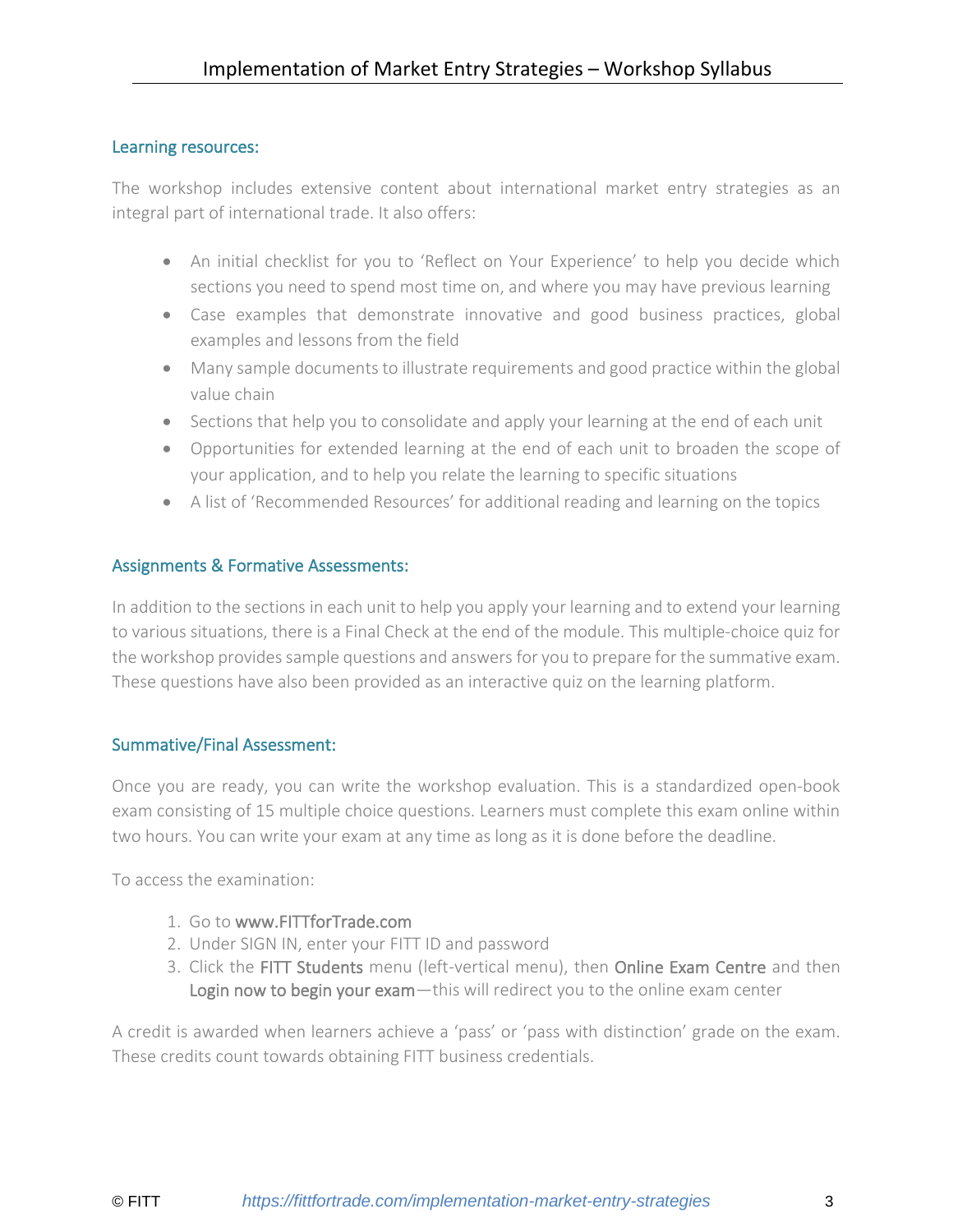| Pass with Distinction | <b>PWD</b> | 85% or higher |
|-----------------------|------------|---------------|
| Pass                  |            | 65%-84%       |
| Fail                  |            | 64% or less   |

## FITT Educational and Professional Credentials:

FITT offers three international business credentials based on the global trade competencies acquired through the FITTskills Program. The credentials are proof of an individual's level of knowledge and expertise in global trade. Each is achieved based on the following criteria:

## FITT Certificate in International Trade

Presented to individuals who have successfully completed any three FITTskills courses, or equivalency thereof (3 credits). *Note: Successful completion of a workshop will earn learners a partial credit towards the course the workshop derives from.*

## FITT Diploma in International Trade

Presented to individuals who have successfully completed all six FITTskills courses, or equivalency thereof (6 credits). *Note: Successful completion of a workshop will earn learners a partial credit towards the course the workshop derives from.*

Certified International Trade Professional (CITP*®*|FIBP*®* ) designation can be applied for by individuals who have:

- Earned their FITT Diploma
- Achieved FITT's practical work experience requirement of at least one full year
- Endorsed the CITP*®*|FIBP*®* Standards of Ethical Conduct
- Committed to ongoing professional development in the discipline of international business

## Policies:

1. Deferral Policy: A request for an assessment deferral must be submitted to FITT in advance of the assessment deadline. Students may request a deferral for up to 30 days at one given time. A maximum of three (3) deferrals per assessment is permitted. This deferral policy applies to all FITT assessments and rewrite assessments. You can request a deferral by completing an [Assessment Deferral Form.](https://fittfortrade.com/assessment-deferral-request)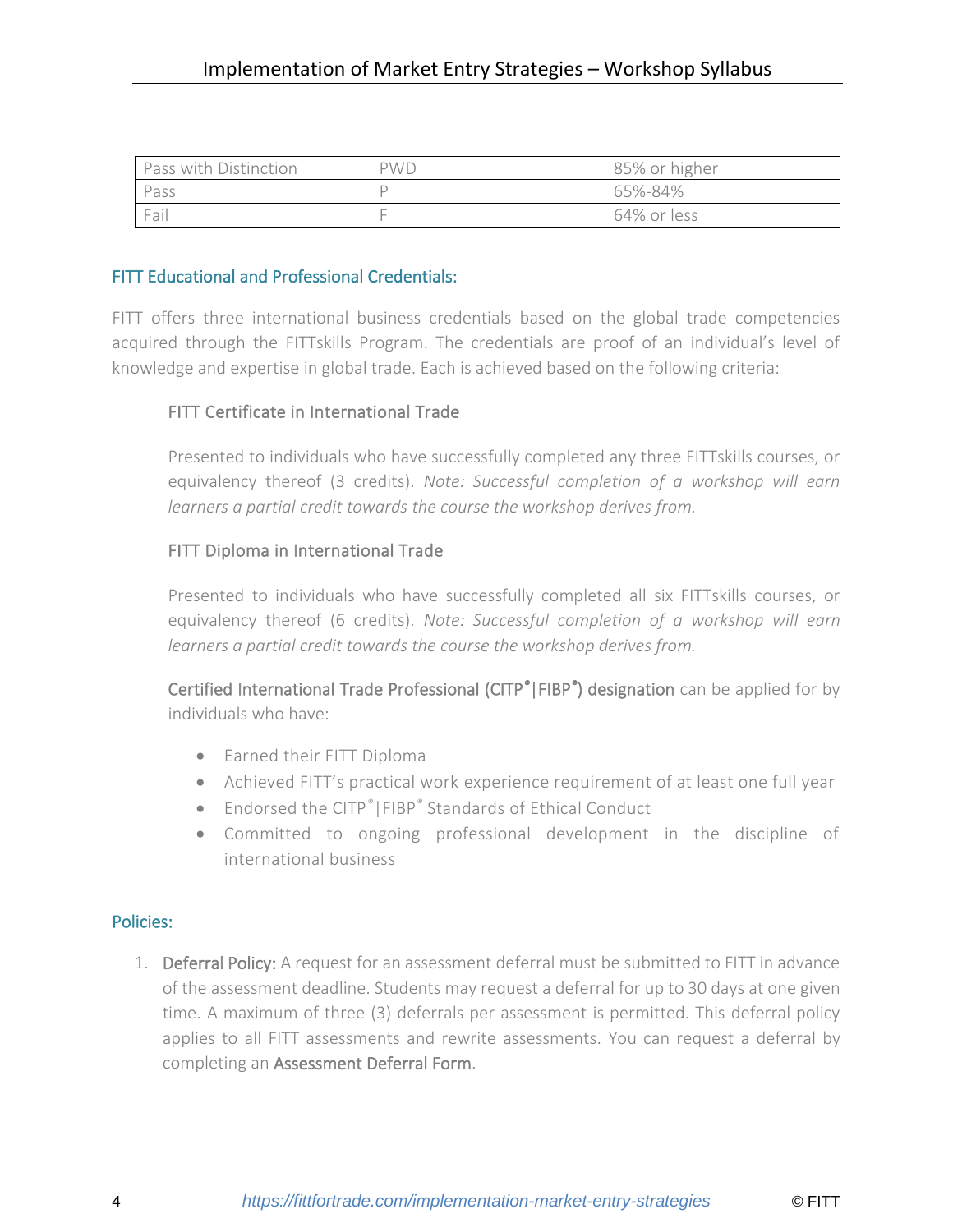- 2. Rewrite Policy: You are eligible to re-write a failed FITTskills assessment within 90 days of the original deadline. There is no limit to the number of times an assessment can be rewritten. However, each re-write must take place within 90 days of the previous rewrite deadline, and there is a fee of \$100 plus applicable taxes per re-write. You can request to re-take an assessment by completing an [Assessment Registration Form.](http://fittfortrade.com/assessment-rewrite-registration)
- 3. Non-Disclosure Agreement: The answers to the exercises, case studies and final check questions are confidential and proprietary. You are expressly prohibited from disclosing, publishing, reproducing, or transmitting the content, or substantially similar content, of this document, in whole or in part, in any form or by any means, verbal or written, electronic or mechanical, for any purpose. By registering in this workshop, you agree not to disclose, publish, reproduce, or transmit the content, or substantially similar content, of this document, in whole or in part, in any form or by any means, verbal or written, electronic or mechanical, for any purpose. Violators will be prosecuted.
- 4. Printing of Material: Printing is for personal, private use only. No part of the material on this platform may be reproduced or transmitted without FITT's prior permission. Violators will be prosecuted.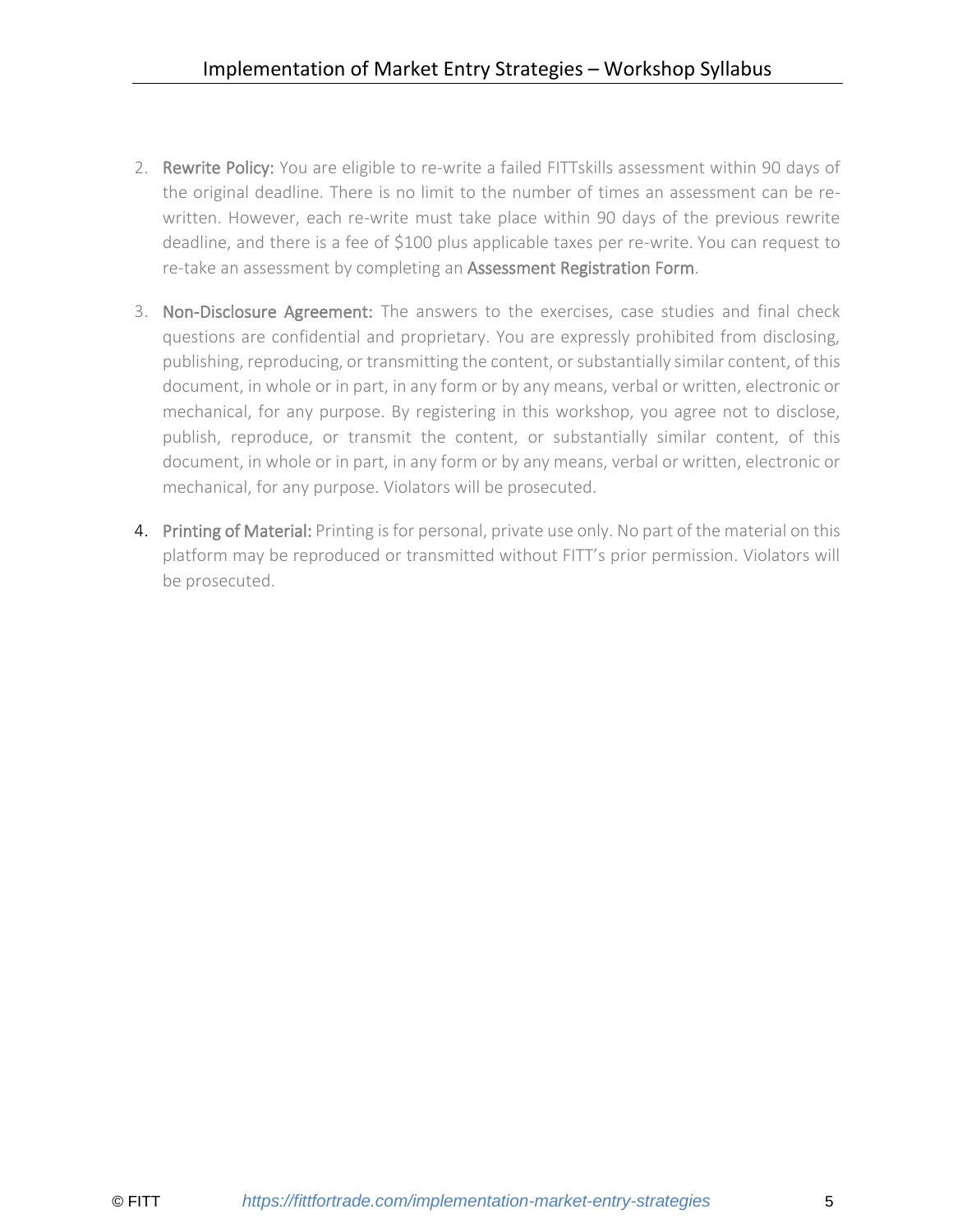# Table of Contents

# FITTskills Implementation of Market Entry Strategies: Building an International Business **Operation**

Getting Started Forward Features

Course/Module Learning Outcomes The Modular Approach Reflect on Your Experience Cross-Modular References Apply Your Learning Extended Learning Recommended Resources

Background: International Market Entry Strategies Organization of Text Course Learning Outcomes

# Module—Implementation of Market Entry Strategies: Building an International Business Operation

Introduction Module Learning Outcomes Reflect on Your Experience

## Unit 1: Establishing and Managing Direct and Indirect Exporting

Why Is This Important? Differences Between Direct and Indirect Exporting Direct Exporting Indirect Exporting A Note on E-Commerce Apply Your Learning Extended Learning

## Unit 2: Establishing and Managing Franchisee/Licensee Relationships

Why Is This Important? Franchising Licensing Differences Between Franchising and Licensing Preparing for Franchising/Licensing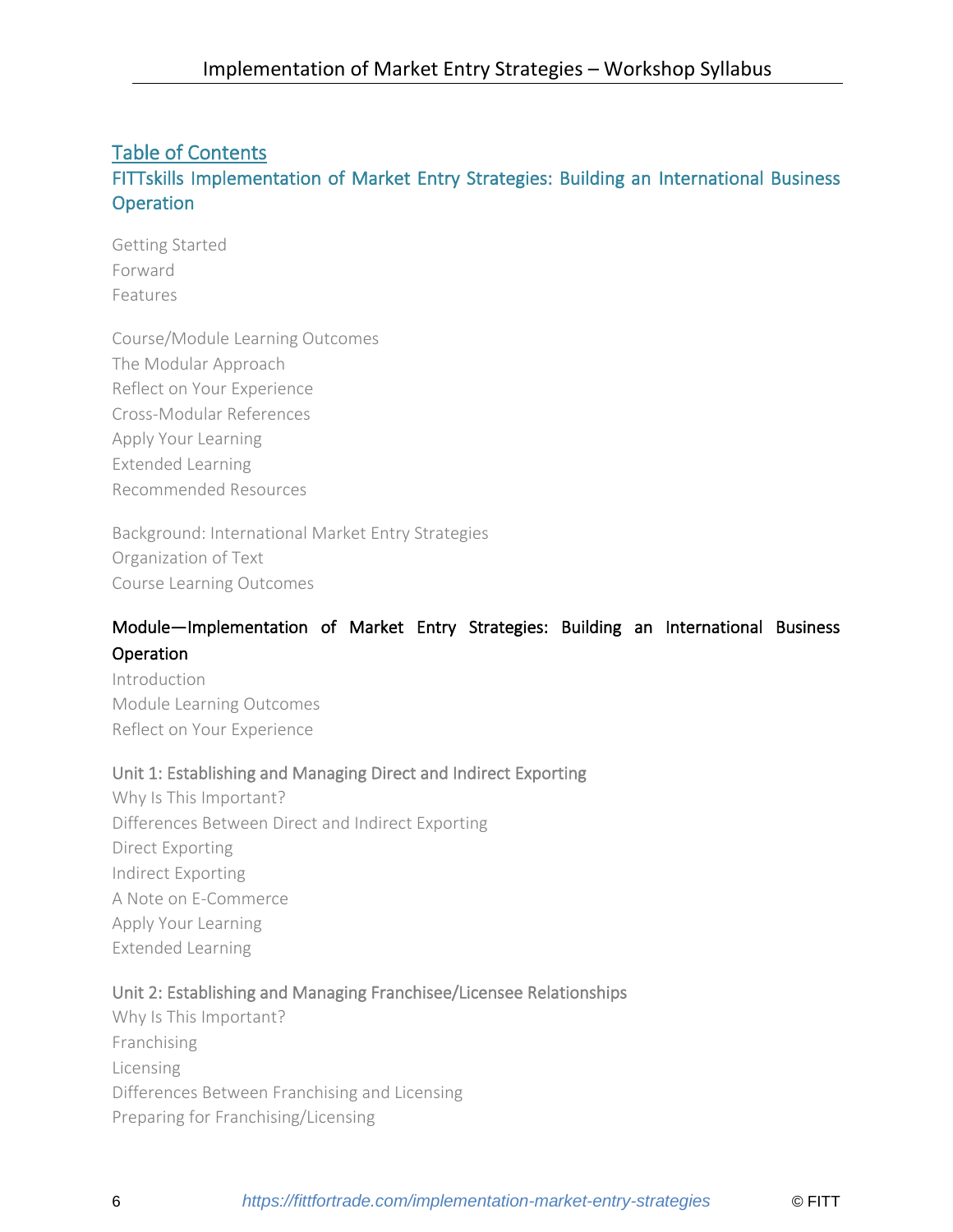Attracting Franchisees/Licensees Completing Franchisee/Licensee Agreements Managing Franchisee/Licensee Relationships Apply Your Learning Extended Learning

# Unit 3: Negotiating Contracts and Partnering Agreements

Why Is This Important? Reviewing Data The Negotiating Process Elements of a Partnering Agreement Apply Your Learning Extended Learning

## Unit 4: Establishing and Managing Foreign Direct Investments

Why Is This Important? Common Investment Vehicles Branch Office Joint Venture Greenfield and Brownfield Investments Mergers and Acquisitions Apply Your Learning Extended Learning

# Unit 5: Managing International Business Operations

Why Is This Important? Monitoring Performance Communication Between Business Partners Business Partner Development Motivation Conflict Resolution Apply Your Learning Extended Learning

## Module Summary

Final Check Recommended Resources Glossary

## Appendices

Appendix A: Questionnaire for Evaluation of Agents and Distributors Appendix B: Elements of a Distribution Agreement